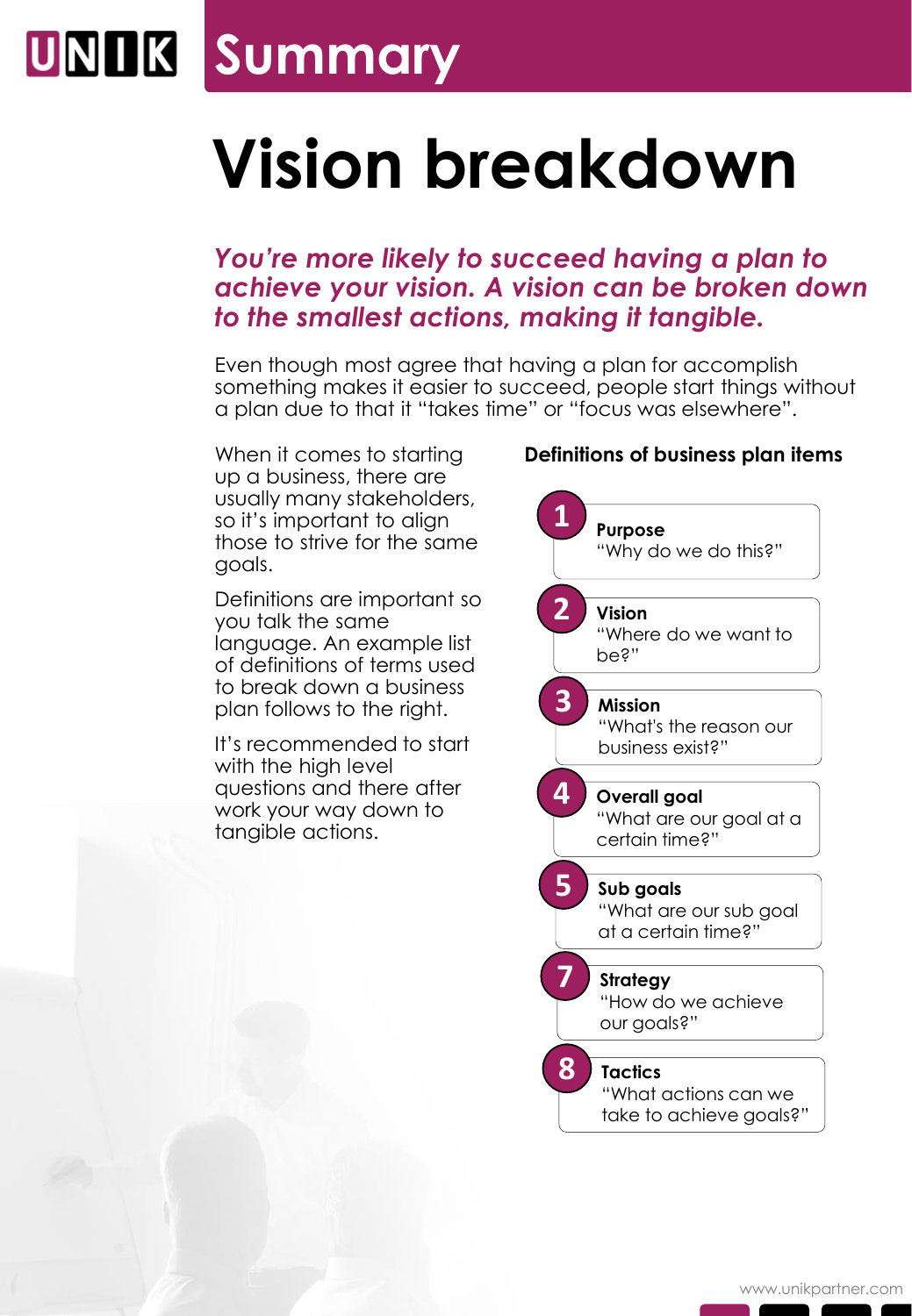## **UNIIK Summary**

#### **Football example**

To visualize the a breakdown of a corporate vision, one can use a soccer team as an example:

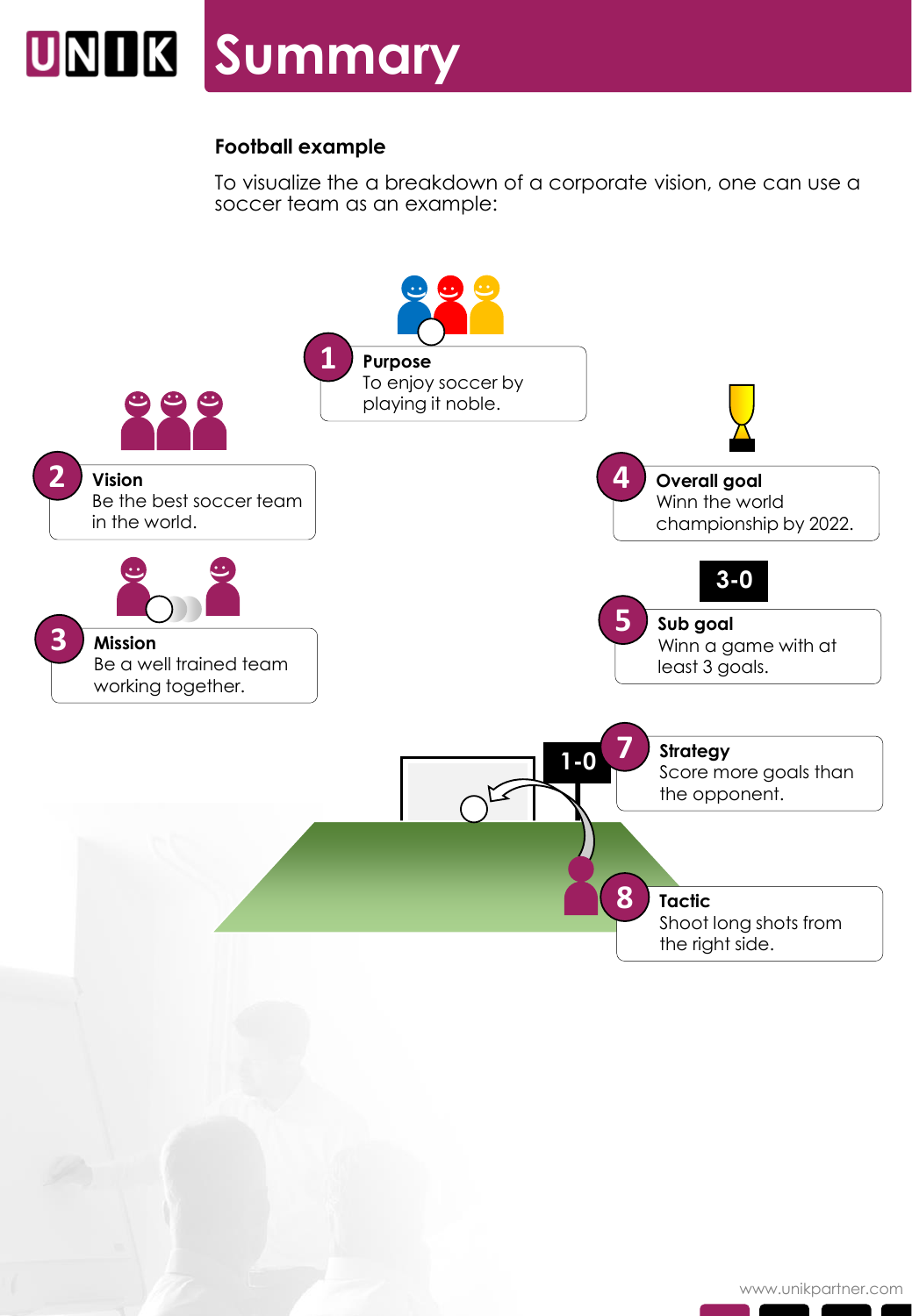### **Summary**

#### **Vision breakdown matrix**

There are usually many tactics needed to support the strategies to accomplish the goals. For the breakdown of goals and strategy/tactics a matrix is recommended. An example of a company's vision breakdown could look like this:



**3**

#### *Purpose*

*To make people feel good when protecting their eyes from the sun.*

#### *Vision*

*Be the most desirable eyewear in the world.*

#### *Mission*

*Provide the most appreciated sunglasses that not only protect peoples eyes but also make them feel good wearing them.*

| 4                                                                    | 5                                                        |                                                  | 8                                     | <b>Additional</b> |          |
|----------------------------------------------------------------------|----------------------------------------------------------|--------------------------------------------------|---------------------------------------|-------------------|----------|
| Overall<br>goal                                                      | Sub goal                                                 | Strategy                                         | <b>Tactic</b>                         | Responsible       | Deadline |
| Have the<br>strongest<br>brand<br>within<br>eyewear in<br>the world. | Get 3<br>global<br>design<br>awards<br>this year.        | Work with<br>the best<br>designers.              | Contact<br>40 top<br>designers.       | Adam              | 1 Mars   |
|                                                                      |                                                          |                                                  | Sign 4 top<br>designers.              | Christian         | 20 Aug.  |
|                                                                      |                                                          | Create<br>brand<br>recognition.                  | Create<br>marketing<br>campaign.      | <b>Beatrice</b>   | 31 June  |
|                                                                      |                                                          |                                                  | Apply for 7<br>design<br>awards.      | <b>Beatrice</b>   | 31 June  |
|                                                                      | Get 2<br>clinical<br>evidence<br>published<br>this year. | Team with<br>the best<br>research<br>facilities. | Initiate 6<br>studies.                | Christian         | 20 Jan.  |
|                                                                      |                                                          |                                                  | Apply to<br>top<br>medical<br>papers. | Erika             | 31 Dec.  |